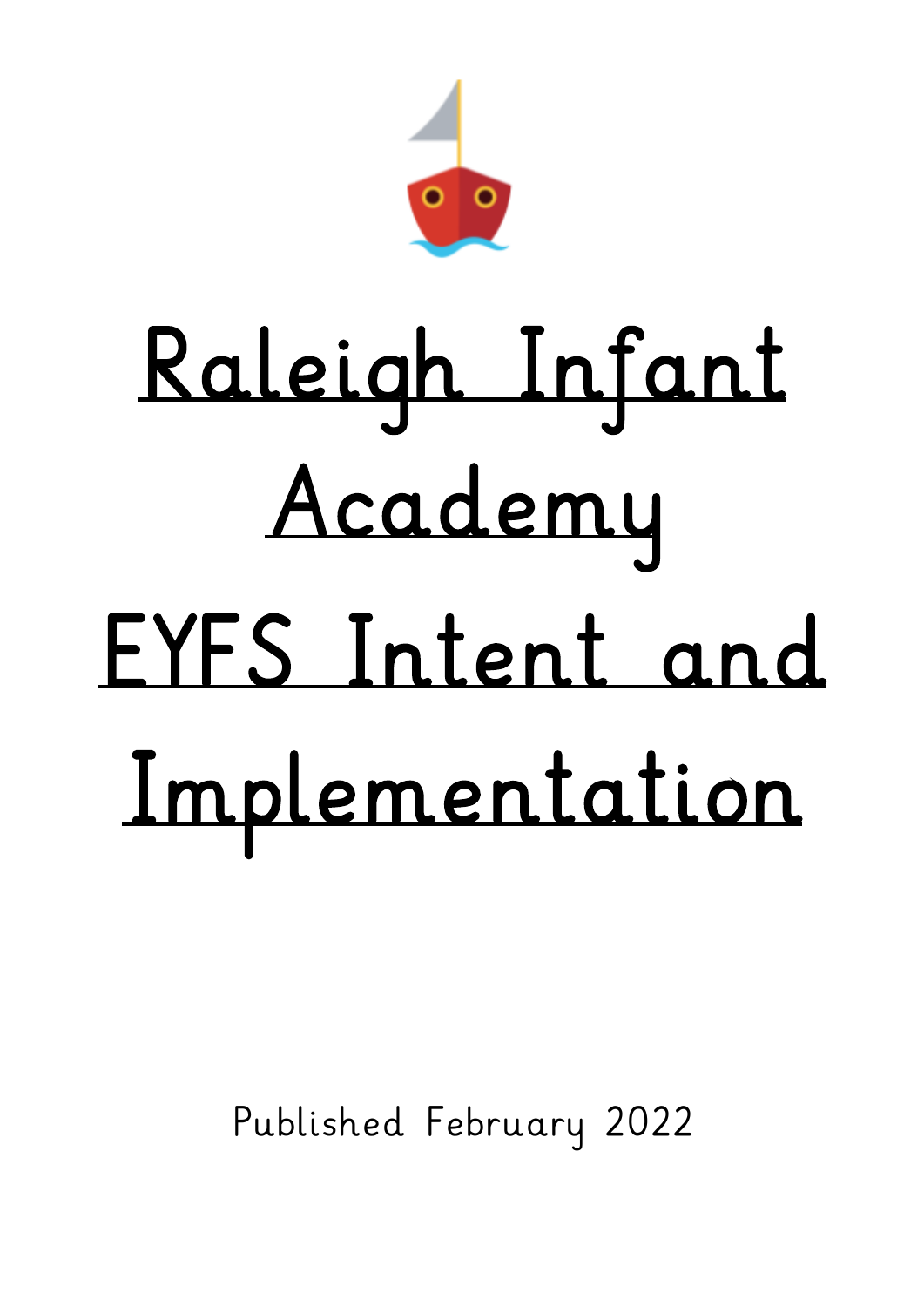# Early Years Intent

The 'unique child' sits at the centre of our teaching philosophy with Early Years at Raleigh Infant Academy. Every child has the potential to be aspirational, resilient and safe. Our adults at Raleigh understand that children learn best when they are engaged in meaningful play through active learning. We place great importance on creating strong, positive relationships with all of the children in our care. Children are encouraged to explore, engage and interact with a carefully crafted learning environment that encourages independence and social skills, based on the children's needs and interests.

Following the new EYFS curriculum released in September 2021, we have made positive changes that put communication and language at the very heart of our children's learning experiences.

Children's language acquisition is vital for good progress in education, therefore, extending the knowledge and use of vocabulary for our children is embedded in our daily practice.

# Implementation

Our reflective practitioners in Early Years place great emphasis on communication; it underpins our interactions with the children, whether this be during adult let carpet sessions or child initiated play.

Our practitioners model language and extend learning in the moment, through the use of high quality, open-ended questioning and ambitious vocabulary. This enables the children to think more deeply and practise the use of new vocabulary independently.

Development Matters non-statutory guidance includes three prime areas that support our continuous provision at Raleigh. We encourage the children to be independent learners who are naturally curious. Our learning environment supports vital social skills and language acquisition, which particularly supports our children who learn English as an Additional Language.

In Nursery, Key Person groups help to support our youngest learners in their prime areas, building positive relationships with adults and peers, ensuring they are ready for the next stage of learning.

In Reception, our children experience Adult led carpet times for Phonics, Maths, Literacy, Topic and Story, as well as child initiated play, known to the children as 'Challenge Time.' It is during this precious learning opportunity that our adults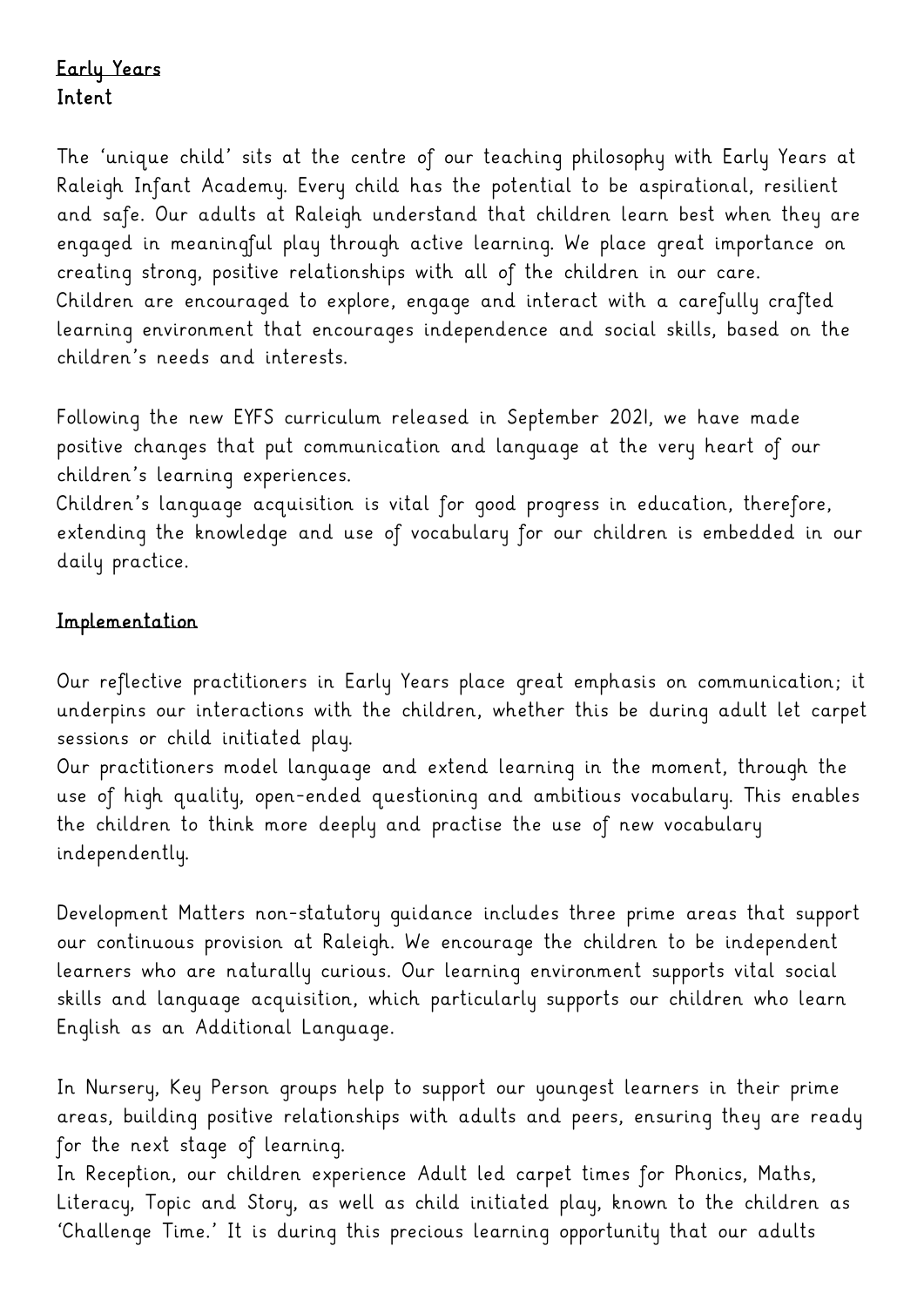target children to extend learning in the moment, based on their needs and interests. This ensures learning is impactful at the point of response and memorable for the children.

Our children with Special Educational Needs are given with 1:1 time with a practitioner to enhance learning opportunities and progress; this may be a part of a high quality learning interaction during Challenge Time or a separate intervention.

Our Early Years team also adopt whole school learning approaches such as the use of White Rose Maths and Talk for Writing.

# Impact

The impact of our intent aims to reflect upon and provide a learning environment which is rich in ambitious language and vocabulary. This helps our children to know more and remember more, providing a learning foundation that supports higher order thinking in later key stages.

We intend for our children to leave Early Years with sound social skills that enable them to engage in collaborative learning in KS1. Our environments and practitioners look to embed language and vocabulary in a way that provides our children with the tools needed to talk, discuss, and question their learning as they move up the school. Our early years team are dedicated to ensure that the children in our care receive the building blocks of their education, needed to achieve and excel in the years to come.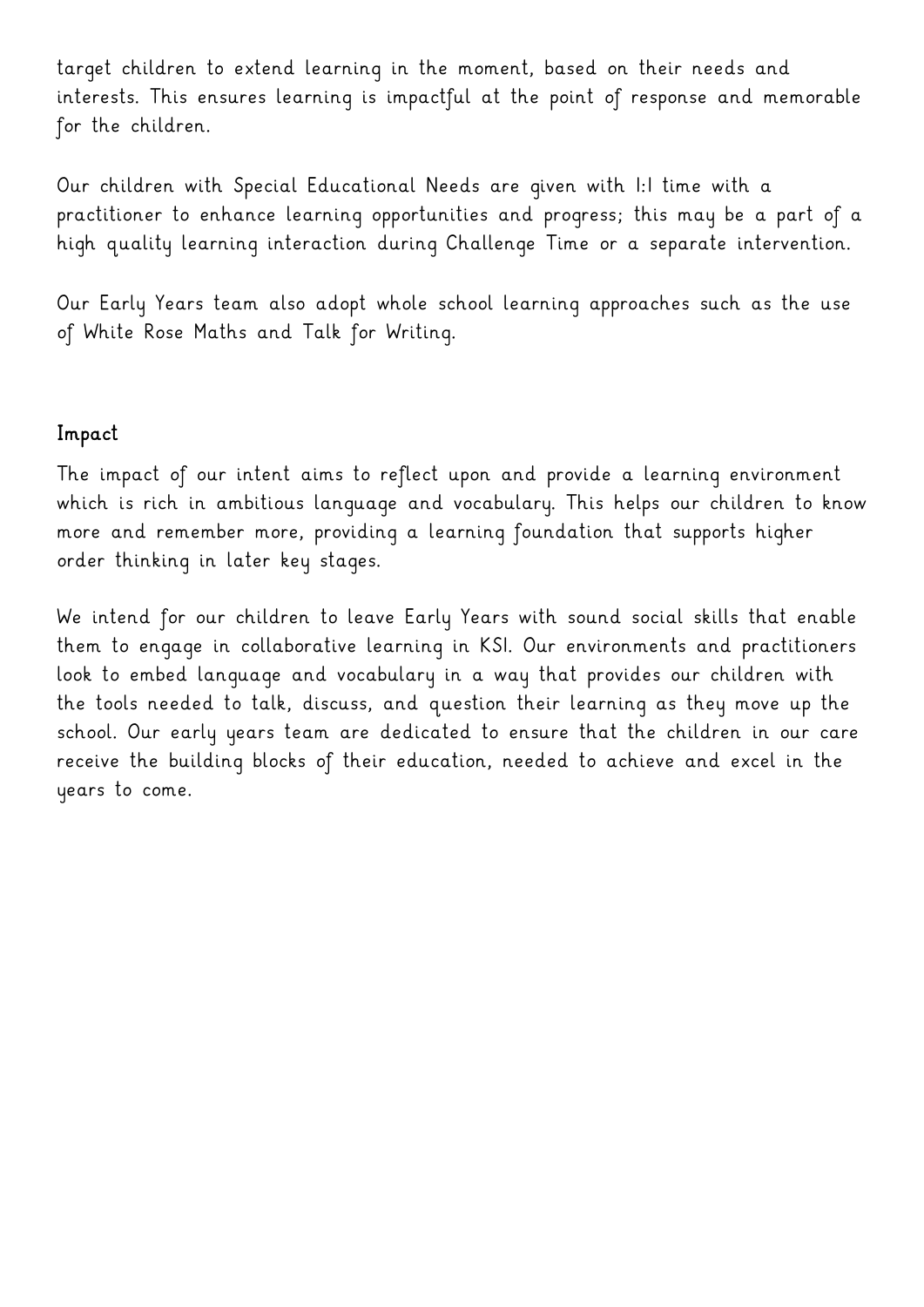# Expectations for Adults in Early Years

Before the children arrive Resources to be checked and prepared ready for challenge time. TA's to be briefed on timetable changes. TA's to check outside area for unsafe items (broken plastic, glass, animal faeces etc) before children arrive. TA's to open up outside area's ready for challenge time.

### Challenge Time

Adults to reinforce behaviour for learning to a high standard, using behaviour chart.

Adults engaging in children's play, moving learning forwards. This should include the main objectives for maths and literacy from planning.

Adults modelling social skills in play (eye contact, sharing resources etc.)

Adults modelling language in full sentences, using enhanced vocabulary.

Adults asking open ended questions that help children to know more and remember more.

Adults down on the child's level interacting.

### Managing the room

Adults to reinforce behaviour for learning to a high standard, using behaviour chart.

Adults to oversee the appropriate use of areas and resources (use tambourine/bells to stop children and reinforce use.)

Adults to give directions using language "Can you show me how to put your coat away?" This will encourage the children to make good choices and foster independence.

Adults to encourage and enforce care for resources and tidying away to a high standard.

## Maths carpet time

Teacher to utilise maths resources, embedding concrete representations of number (number beads and Numicon.)

TA's to support LAP's on carpet, explaining and modelling use of mathematical vocabulary.

## Literacy carpet time

Teacher to follow sequence of talk for writing, encouraging storytelling skills for children.

TA's to support LAP's on carpet, explaining and modelling use of vocabulary.